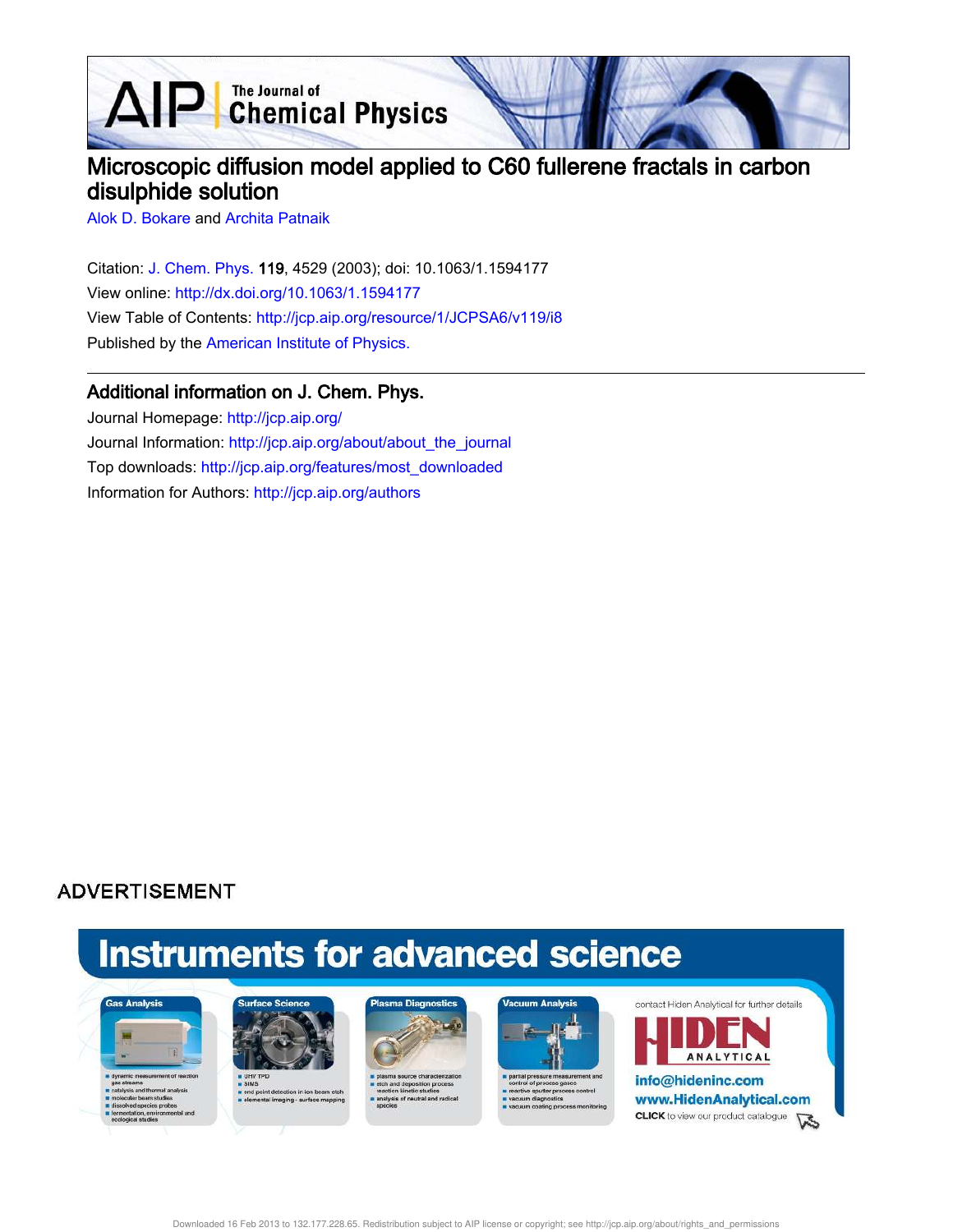## **Microscopic diffusion model applied to C<sup>60</sup> fullerene fractals in carbon disulphide solution**

Alok D. Bokare and Archita Patnaik<sup>a)</sup>

*Department of Chemistry, Indian Institute of Technology Madras, Chennai-600036 India*

(Received 28 January 2003; accepted 2 June 2003)

Using Positronium (Ps) atom as a fundamental probe that maps changes in the local electron density of the microenvironment and high resolution transmission electron microscopy,  $C_{60}$  aggregation in neat  $CS_2$  solvent is reported over a concentration range 0.02 to 2.16 g/dm<sup>3</sup>. Spontaneous formation of stable spherical C<sub>60</sub> aggregates in the colloidal range  $(\sim 90-125 \text{ nm})$  was observed over a critical concentration range of  $0.06 - 0.36$  g/dm<sup>3</sup>, beyond which the clusters broke. Specific interactions of the Ps atom with the surrounding revealed the onset concentration for stable aggregate formation in this solvent to be 0.06 g/dm<sup>3</sup>. The solution phase  $C_{60}$  structure in the critical concentration range was analyzed to be a spherical fractal aggregate with a fractal dimension of 1.9 and the growth mode followed a diffusion limited cluster aggregation mechanism. At concentrations beyond 0.36  $g/dm<sup>3</sup>$ , an entropy driven phase change was noticed leading to the formation of irregular, but oriented crystalline components. A microscopic diffusion model was applied to calculate the o-Ps lifetime density function and diffusion coefficients of  $\circ$ -Ps and the  $C_{60}$  aggregates in the solution. With randomly distributed  $C_{60}$  fractal clusters, the o-Ps density function resulted in a good agreement between the calculated and the experimental o-Ps lifetimes, revealing the diffusion coefficients of  $C_{60}$  fractal cluster and the o-Ps to be  $2.27 \times 10^{-6}$  cm<sup>2</sup>/s and  $25.1 \times 10^{-5}$  cm<sup>2</sup>/s respectively. © 2003 American Institute of Physics. [DOI: 10.1063/1.1594177]

#### **I. INTRODUCTION**

With a similar magnitude of the specific surface energies of interaction amongst the  $C_{60}$  and the solvent molecules, the fullerene molecules in solution display a trend towards aggregate/cluster formation.<sup>1–8</sup> The nonmonotone temperature dependence of solubility<sup>9</sup> and the solvatochromic effect<sup>10,11</sup> are to name a few. A thermodynamic approach to the description of cluster formation in  $C_{60}$  solutions was put forward based on the droplet model of a cluster.<sup>12</sup> Based on modern approaches to the description of mechanism of fractal cluster growth, Ying *et al.*<sup>3</sup> showed a slow aggregation of  $C_{60}$  in neat dilute benzene in a concentration range 0.78– 1.39 mg/ml at room temperature to be reversible. The DLS intensity indicated the aggregates to be fractals of dimension 2.10, with the aggregation kinetics exhibiting an essentially exponential behavior. The fractal growth of  $C_{60}$  aggregates followed a reaction limited cluster aggregation (RLCA) mechanism emphasizing that the mass of aggregates grew with time. Slow  $C_{60}$  aggregation in neat toluene over a fairly dilute concentration range 0.18–0.78 g/l has also been studied both experimentally and theoretically<sup>6</sup> at room temperature. The aggregation kinetics described the clusters to be fractals with stable  $(C_{60})_n$  clusters of sizes >1.2 nm and aggregation number  $n \geq 3$ . Extensive work on aggregation of  $C_{60}$ ,  $C_{70}$ , and their mixture in a number of solvent mixtures has been reported.<sup>11,13</sup> Recently, Alargova *et al.*<sup>4</sup> confirmed stable and durable colloidal dispersions in these systems and established repulsive electrostatic interactions between the particles to be the origin of their stability. The most recent work of Yevlampieva et al.<sup>8</sup> reports C<sub>60</sub> aggregation in neat N-methyl pyrrolidone using spectral and electro-optical methods. Our recent work<sup>14</sup> on C<sub>60</sub> aggregation in neat  $CS_2$ solvent determined the onset concentration for stable  $C_{60}$  aggregate formation to be  $0.06$  g/dm<sup>3</sup>, beyond which the clusters broke down with further structural reorganization of the medium. While recalling this work, the present investigation focuses on application of a microscopic diffusion model to the stable aggregated  $C_{60}$  clusters, whereby the interaction process of o-Ps with the fullerene aggregates is revealed quantitatively.

#### **II. EXPERIMENT**

#### **A. Materials**

 $C_{60}$  of 99.5+% purity was purchased from MER Corporation, USA and the purity was confirmed through HPLC and Mass spectrometry. Carbon disulphide (Analytical Grade, SRL Chemicals, India) was freshly distilled and dried over molecular sieves prior to use.  $C_{60}$  solutions in the concentration range  $0.02-2.16$  g/dm<sup>3</sup> were prepared by ultrasonication and degassed to remove the dissolved oxygen. These concentrations were much below the saturation concentration/ solubility limit<sup>2</sup> in  $CS_2$  (7.92 g/dm<sup>3</sup> $\approx$  7.9 mg/ml). During the acquisition of the spectra, no visible color change in the solutions was observed. Bezmel'nitsyn $2$  reported that at concentrations three orders of magnitude less than the saturation limit (at  $\sim$ 0.007 g/dm<sup>3</sup>), practically no clusters exist in the

a)Author to whom correspondence should be addressed. Present Address: JSPS Fellow, Department of Materials Technology, Chiba University, Chiba 263-8522 Japan. Fax: 043-290-3449; Electronic mail: archita59@yahoo.com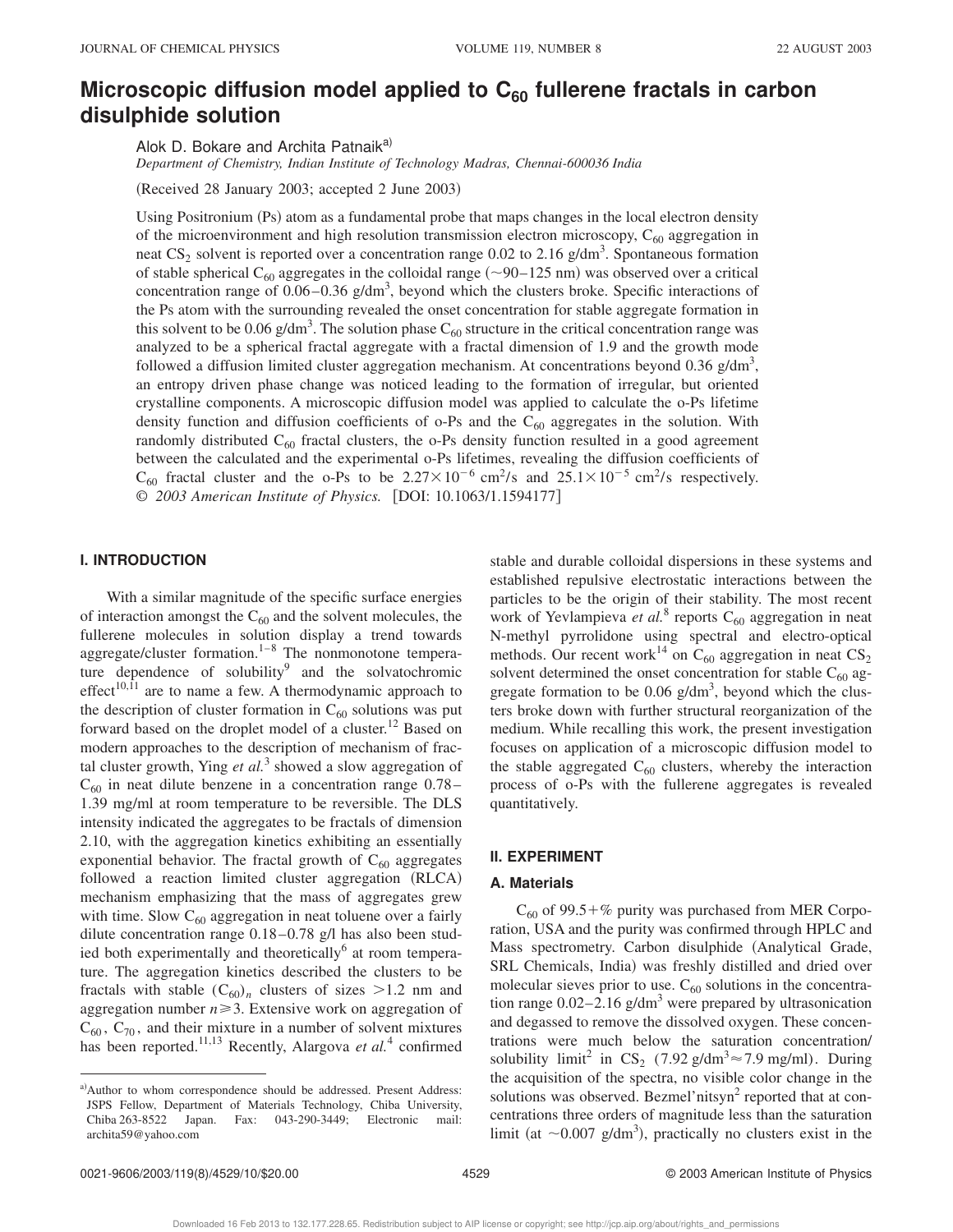fullerene solution and contains only the isolated  $C_{60}$  molecules.

#### **B. Positron annihilation spectroscopy**

Positron lifetime spectra were recorded by a fast–fast timing coincidence system consisting of  $BaF_2$  scintillation detectors with a timing resolution of 300 ps full width at half maximum (FWHM) for a  $Co-60$  prompt. The positron source was  $\sim$ 15  $\mu$ Ci of <sup>22</sup>Na–acetate sandwiched and sealed in thin Al foils  $(2.5 \mu m)$  thickness). All measurements were performed at room temperature ( $22 \pm 1$  °C). The lifetime spectra in our experiments was obtained as a combination of 3 exponentials as

$$
y(t) = N_S \sum_{i=1}^{n} \alpha_i \lambda_i I(t)^* \exp(-\lambda_i t), \qquad (1)
$$

where  $\alpha_i$  represents the probability of different annihilation channels and *I*(*t*) represents the instrumental resolution function. The asterix (\*) sign indicates a convolution of the 2 terms. The lifetime spectra were resolved into three exponentially decaying components by the  $P\text{ATFIT}^{15}$  program. The o-Ps lifetime and intensity are represented as  $\tau_3$  and  $I_3$ , respectively.

#### **C. Transmission electron microscopy**

HRTEM measurements and electron diffraction studies of the solutions were performed using a Philips STEM instrument (Model SM12) equipped with a field emission gun operated at 120 kV. Microfilms for TEM studies were prepared by placing a drop of the solution on a carbon coated copper grid and then drying of the solvents by evaporation at ambient temperature. Samples were then transferred to the microscope in a special vacuum transfer sample holder.

#### **III. RESULTS AND DISCUSSION**

#### **A. TEM of C<sup>60</sup> fullerene aggregates** in the concentration range  $0.06-0.36$  g/dm<sup>3</sup>

Figures  $1(a)$  and  $1(b)$  represent images at two different concentrations, 0.06 and 0.36  $\text{g/dm}^3$  of  $\text{C}_{60}$  aggregates. The pictures show spherical clusters whose average size was seen to decrease with concentration. At 0.06  $g/dm<sup>3</sup>$  concentration, a cluster size of 125 nm is observed as opposed to a cluster size of 90 nm seen at 0.36  $\frac{g}{dm}^3$  concentration. The structure looks spherical with rodlike tails protruding outwards, making possible the attachment of one fullerene molecule with the other. A complete removal of  $C_{60}$  molecules from the solution to the aggregate form could not be achieved indicating an equilibrium between them as  $mC_{60} \leftrightarrow$  $(C_{60})_m$ . Also, in the viewed grid region, the cluster size variation is more prominent for the latter, i.e.,  $(C_{60})_m$ , in Fig. 1(b) as compared to that for the 0.06  $g/dm^3$  concentration [Fig. 1(a)], where a narrow distribution is observed. As a comparison, the TEM image of the  $0.02$  g/dm<sup>3</sup> solution (Fig. 2) shows a  $C_{60}$  monomeric species, whose presence is confirmed from the visible and well-arranged unidirectional crystal planes, indicating it to be an isolated single crystal. The size of the



 $(a)$ 



FIG. 1. (a) TEM image of the 0.06 g/dm<sup>3</sup> C<sub>60</sub> solution microfilm at a higher magnification  $(100 K X)$  showing the microdomains within the spherical aggregate. (b) TEM micrograph of the 0.36 g/dm<sup>3</sup> C<sub>60</sub> solution microfilm at 100 K X magnification.

crystallite is 90 nm and the average center-to-center distance between the fullerene molecules is estimated to be about 0.7 nm. Electron diffraction of these clusters taken from the same area as the image showed a diffused pattern.<sup>14</sup> Presence of a diffused ring rather than discrete spots suggests that the microdomains within the cluster do not arrange themselves in a crystalline structure pattern and that the clusters are randomly oriented. Amorphous fractal aggregates have been observed previously in inorganic systems like fumed silica,<sup>16</sup> titania, $17$  and aerosols.<sup>18</sup>

#### **B. Mechanism of C<sup>60</sup> cluster growth**

The TEM micrograph of the initial dilute 0.02 g/dm<sup>3</sup> C<sub>60</sub> solution  $(Fig. 2)$  shows virtually no difference from that of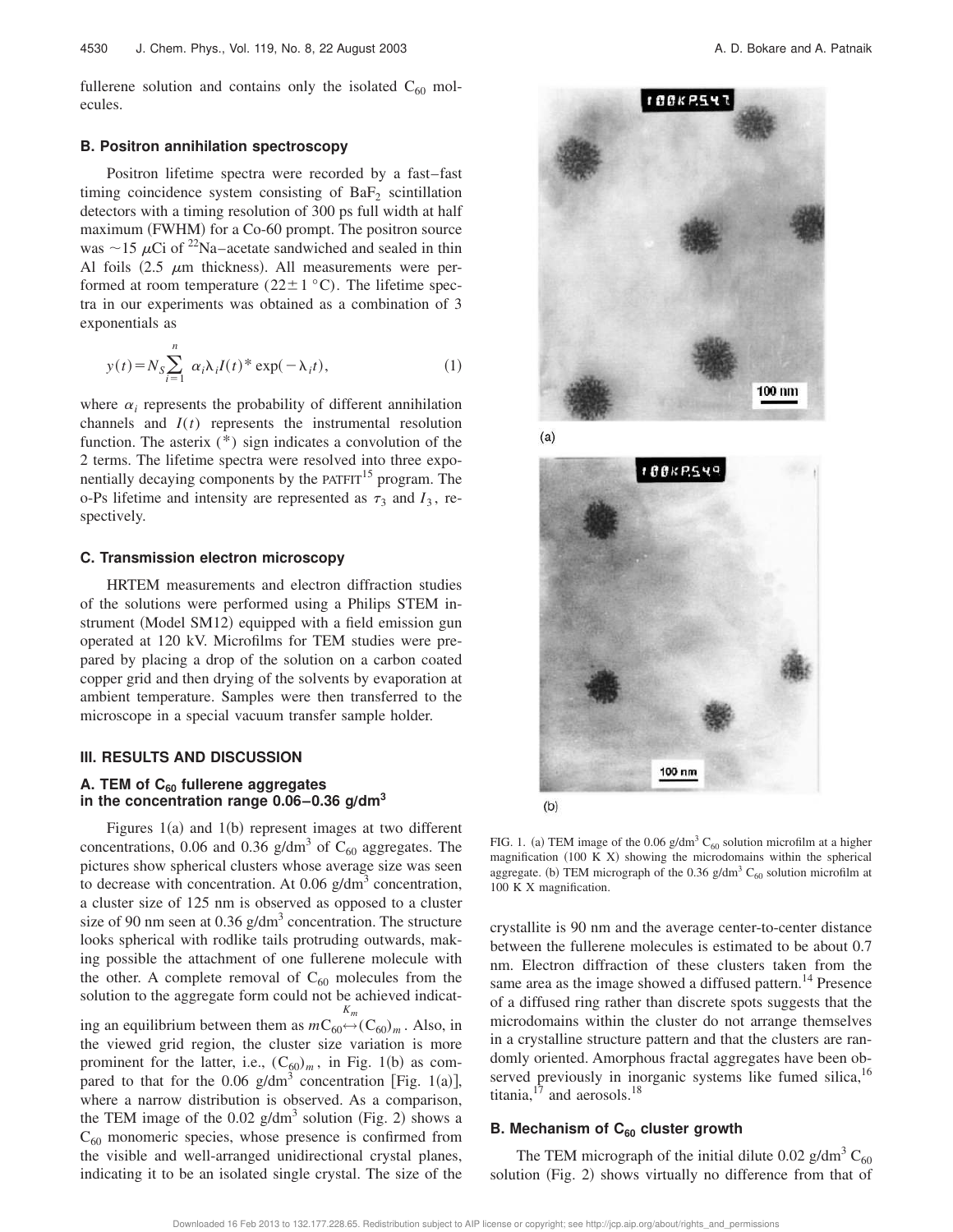

FIG. 2. HRTEM image of a fullerene monomer in the 0.02 g/dm<sup>3</sup> C<sub>60</sub> solution microfilm.

the  $C_{60}$  molecular state. Changes appear with increasing concentration. The appearance of spherical clusters in the conc. range  $0.06 - 0.36$  g/dm<sup>3</sup> thus implies an associative mechanism to dominate at high  $C_{60}$  concentrations that governs the intermolecular interactions in these solutions. Association of  $C_{60}$  to form aggregates in  $CS_2$  solution, its size, and the critical concentration of its formation can be explained in terms of a size-dependent free energy of aggregation; the latter is a cumulative of  $C_{60}-C_{60}$  attractive (van der Waals forces) and repulsive electrostatic interactions; electrophoretic mobility measured and  $\xi$ -potential calculated for C<sub>60</sub> colloidal dispersion in acetonitrile–toluene mixture have been reported<sup>4</sup> to be  $-3.30\times10^{-4}$  cm<sup>2</sup>/V s and  $-32.5$  mV, respectively. The equilibria between the monomeric  $C_{60}$  and its aggregates of variable size  $(C_{60})_m$  could be associated with a set of equilibrium constants,  $K_m = [(C_{60})_m]/[C_{60}]^m$ and the free energy of aggregation is equivalent to the free energy of transfer,  $\Delta G_m^0$  of a simple C<sub>60</sub> molecule from monomeric state to aggregate of size *m*. Thus,  $-RT \ln K_m$  $=m\Delta G_m^0$  where  $\Delta G_m^0$  is a function of the environmental variables and the aggregate size. The dependence of the aggregate size on the total  $C_{60}$  concentration is closely linked to the size distribution function. Since the size varied in a narrow range  $(125–90 \text{ nm})$ , the size distribution is not very prominent in our TEM images. Nevertheless, the effect of concentration on the size at the critical concentration of aggregation  $(0.06 \text{ g/dm}^3)$  revealed a much steeper size distribution, observable in the TEM image as almost similar size aggregates. In micellar environments, at critical micellar concentration, a broader distribution was observed.<sup>19</sup>

#### **C. Fractal nature of the C<sup>60</sup> aggregate**

Aggregation studies of colloids, e.g., colloidal polystyrene latex spheres,<sup>20,21</sup> colloidal silica,<sup>22</sup> etc. have served as

TABLE I. Characteristics of  $C_{60}$  fractal cluster aggregates.

| $[C_{60}]$ in $CS_2$<br>$(g/dm^3)$ | $C_{60}$ aggregate size $(R_c)$<br>(nm) | Aggregation number $(n)$ |  |
|------------------------------------|-----------------------------------------|--------------------------|--|
| 0.06                               | 125                                     | $3.2 \times 10^{4}$      |  |
| 0.14                               | 110                                     | $2.5 \times 10^{4}$      |  |
| 0.36                               | 90                                      | $1.7 \times 10^4$        |  |

model systems for describing the fractal nature of the aggregates present, where a correlation between the fractal mass and size could be attributed as  $R = \alpha N^{1/d}$ , where *R* was the cluster size, *N*, the number of primary particles in the aggregate,  $\alpha$ , the lacunarity constant and  $d$ , the fractal dimension. The 2 limiting regions of irreversible colloids, namely, the reaction limited cluster aggregation (RLCA) and the diffusion limited cluster aggregation (DLCA) have been used to arrive at the structure and kinetics of these aggregates. The former is a slow aggregation process and is dependent on the time taken for particles to overcome a repulsive energy barrier by thermal activation. The fractal dimension in this case has been found to be 2.1 and the kinetics followed an exponential behavior. In the DLCA model, aggregation is a fast process between similar size particles and depends on the time taken for the particles to encounter each other by diffusion and the fractal dimension has been obtained as 1.8. The very first computer simulation for growth of aggregates through diffusion limited random walk of primary particles was put forward by Meakin<sup>23</sup> with a fractal dimension  $d$  $=$  2.5. For the instantaneously formed mass-clusters at and beyond the  $[C]_{critical}$ , we estimated the fractal dimension to be 1.9. Although the magnitude is higher than the general value of 1.8, owing to a similar size of the clusters as seen in Figs.  $1(a)$  and  $1(b)$  and the observed fast aggregation, we attribute the growth process to be governed by DLCA. Fractal dimensions for colloidal dispersions of fluorinated polymer particles, studied by small angle neutron scattering, have been found to be 1.9 in the framework of  $DLCA.<sup>24</sup>$  Mass fractal structures proposed for organic pigments studied by small angle x-ray scattering have been associated with *d*  $=$  2.5, discussed under RLCA.<sup>17</sup> Under the DLCA model, electrodeposited polypyrrole aggregates have been attributed with  $d=2.5$ . When variability of the diffusion coefficient with particle size and transport regime were considered in more complicated simulations, Mountain<sup>25</sup> found fractal dimensions of 1.89–2.07 for DLCA. Das *et al.*<sup>26</sup> reported *d*  $=1.3$  for N<sup>+</sup> beam induced formation of graphitic clusters through DLCA in  $poly(p$ -phenylene oxide) matrix. Variation in the *d* value is thus visualized depending on the embedding dimension and the statistical nature of the structure of a cluster. The aggregation number  $(n)$  for the fractal clusters at different concentrations were calculated according to, *n*  $=(R/r_0)^d$  and the values are listed in Table I.

#### **D. C<sup>60</sup> solution phase structure in the range**  $(0.36 < \text{conc.} \leq 2.16)$  g/dm<sup>3</sup>

At concentrations  $> 0.36$  g/dm<sup>3</sup>, [cf. Figs. 3(a) and 3(b)], the clusters further agglomerate to give looser flowerlike structures with an open hole in the center, upon further ad-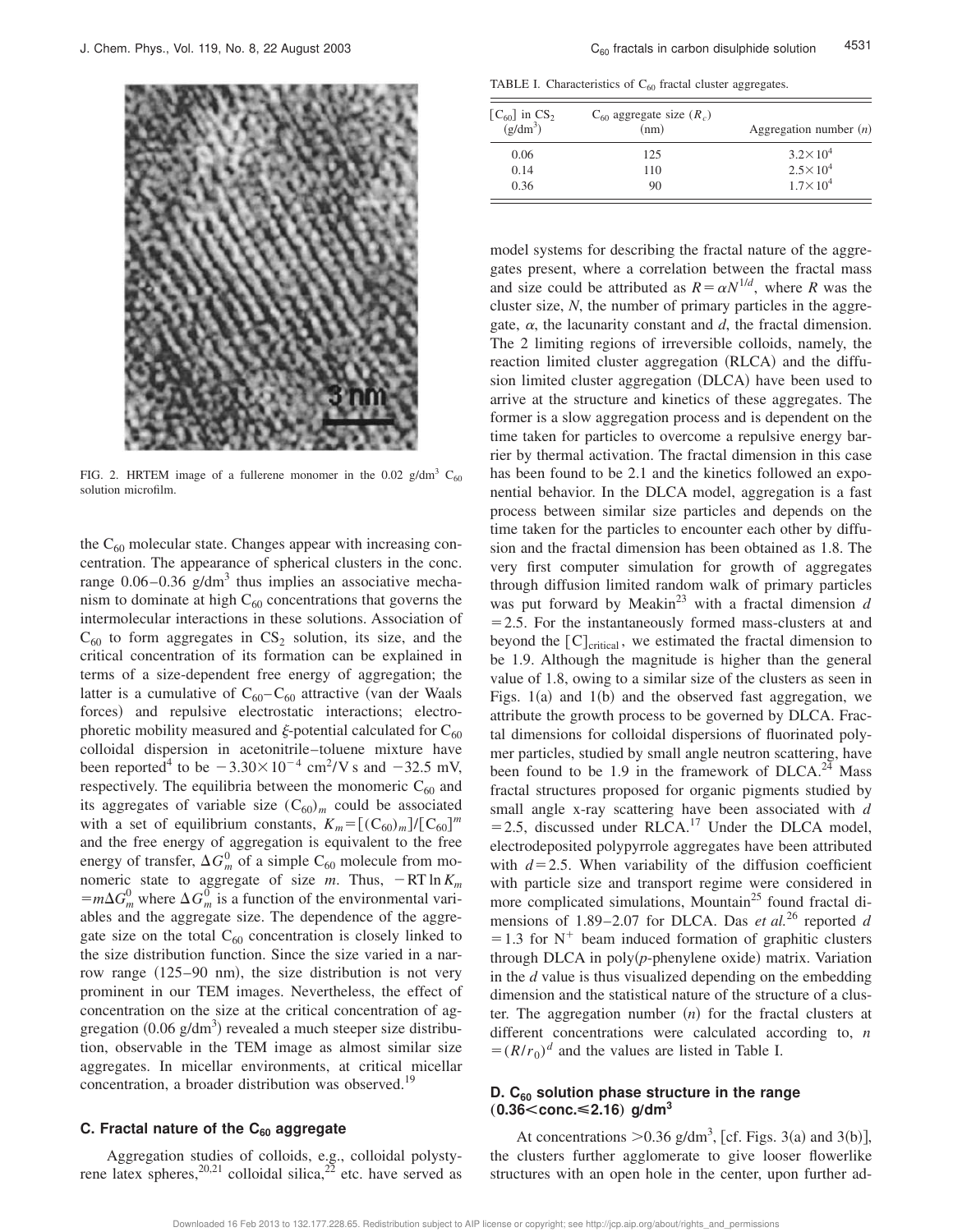

 $(a)$ 



FIG. 3. (a) TEM micrograph of the 2.16 g/dm<sup>3</sup> C<sub>60</sub> solution microfilm depicting the presence of agglomerated flowerlike structures with an open hole in the center. (b) TEM image of the 2.16  $g/dm<sup>3</sup> C<sub>60</sub>$  solution microfilm showing formation of fused open-clusters with hollow cores.

dition of single  $C_{60}$  molecules. Also observed are the fused open-clusters with hollow cores of size varying between 350 and 460 nm. Although inhomogeneously distributed, the molecular aggregates are held together via weak van der Waals forces when dispersed in the solution. This further complexity in the microphase/structure reorganization/phase separation is unanticipated and we attribute this to a phase transition of the system. These transitions have analogous counterparts in colloidal solutions where the most commonly observed phase transition is solidification with formation of a



FIG. 4. Microdiffraction pattern of the agglomerated flowerlike cluster in the 2.16 g/dm<sup>3</sup>  $C_{60}$  solution microfilm.

condensed phase with regular crystal structure, formed upon a change in the external condition.<sup>27</sup> Figure 4 shows the electron diffraction pattern of one of the flowerlike structures to be highly oriented with discrete diffraction spots. The structural anisotropy may be accompanied by the long-range interactions playing a significant role. Structural analysis resembled the hexagonal close packing (hcp) lattice structure, analogous to that shown by  $C_{60}$  fullerites grown from a benzene solution.<sup>28</sup>

We explain this phase behavior at concentrations  $>0.36$  $g/dm<sup>3</sup>$  to be entropically driven by steric repulsion between the particles, complying with the fact that they are negatively charged.<sup>4</sup> Entropy maximization occurs by minimizing free energy  $G=U-TS$  with U, the internal energy=0 for hard and impenetrable particles.<sup>29</sup> Entropically driven microphase transitions in mixtures of colloidal rods and spheres have been discussed where it is assumed that attractive interactions are necessary to generate phases with long range order. $30$  The physical origin of the phase separation may be explained as: When the components phase-separate, the free volume of the suspension is maximized which precedes the raising of the translational entropy of the molecules at the expense of lowering the entropy of mixing. At low concentrations, entropy mixing dominates and the solution is miscible. But at high concentration, with gain in free volume, phase separation occurs with a repulsive interparticle potential.

#### **E. Positron annihilation spectroscopy**

This technique employs Positronium (Ps) atom, a bound state of free positron  $(e^+)$  and an electron  $(e^-)$ , as a novel fundamental probe. Ps annihilates by emitting  $\gamma$ -quanta in  $0.125$  ns from the para-Ps  $(p-Ps)$  state and in 140 ns from the ortho-Ps  $(o-Ps)$  state. In the condensed phase, owing to the difference in the intrinsic lifetimes, the ortho-para conversion through electron exchange with the medium and spin conversion in the presence of internal or external magnetic field affects the o-Ps lifetime, reducing it to  $\sim$ 1–10 ns in liquid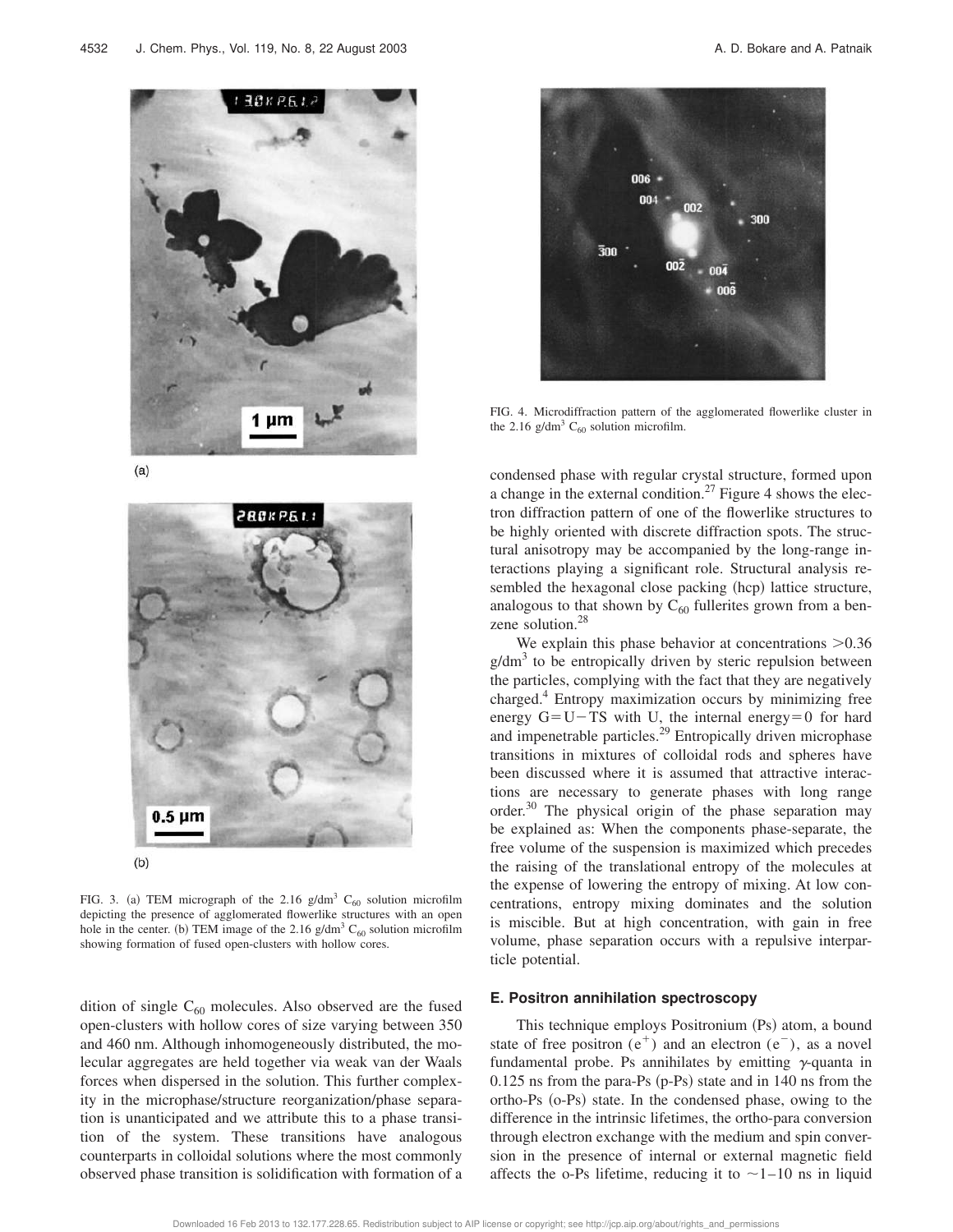phase depending on the matrix structure and composition. The o-Ps mean lifetime  $(\tau)$  is the inverse of the Ps annihilation rate  $(\lambda)$  and is given by the overlapping integral of the positron density and electron density ( $\rho_{el}$ ) at the site of annihilation, as given below, where  $r_e$  is the classical electron radius,  $\Psi_{e^+}$  is the positron wave function and *c* is the velocity of light. Here *R* denotes the thickness of the electron layer, where annihilation takes place.

$$
\frac{1}{\tau} = \lambda = \pi r_e^2 c \int_0^R |\psi_{e^+}|^2 \rho_{\rm el} d^3 r.
$$
 (2)

The basis for employing this technique lies with the fact that the mechanism of Ps atom formation and its subsequent interaction with the medium are highly dependent on the physicochemical properties with locally different electron structure of the environment. Any reorganization in the liquid structure is reflected in abrupt changes in the spectral parameters,  $e^+/Ps$  lifetimes and/or intensities as a function of its composition. Reverse micelles have been studied in Sodium AOT–water–isooctane mixtures as a function of AOT concentration,  $H_2O$  to AOT mole ratio and temperature using Ps as a probe. $31$  The Ps formation probability (the intensity component) has been strongly influenced by micelles formed upon aggregation of nonionic surfactants, Triton-X 100, in aqueous medium. The influence of the electrolyte, nature of the co-surfactant and the solvent on the onset of molecular association and structure of the dispersions containing anionic and cationic surfactants have been extensively studied by Ache *et al.*32–35 with Ps annihilation and different associative structures existed within the reverse micellar system. Further, important information has been obtained for o-Ps formation probability versus surfactant concentration in the critical micelle concentration range.<sup>36,37</sup>

The interaction of Ps with  $C_{60}$  in the solution microenvironment is represented as a donor–acceptor scheme A.

$$
\lambda_p \lambda_p + \mathbf{C}_{60} \leftrightarrow \left[\mathbf{P}\mathbf{s}^+ - \mathbf{C}_{60}^-\right] \rightarrow \mathbf{C}_{60} + 2\gamma. \tag{A}
$$

The  $[Ps-C_{60}]$  complex formation results from partial electron transfer from Ps to  $C_{60}$ . The presence of a solvent stabilizes the complex to a different degree, depending on the nature of the solvent.  $k_f$  and  $k_b$  are the forward and backward rate constants,  $\lambda_p$  is the pick-off annihilation rate in pure solvent and  $\lambda_c$  is the annihilation rate from the complex, involving the free, ortho- and para-Ps contributions. The o-Ps contribution,  $\lambda_3(1/\tau_3)$  was obtained from the spectral deconvolution of the raw data and was found to vary (Fig. 5) in a concentration range  $0.02-2.16$  g/dm<sup>3</sup>. The high value  $({\sim}10^{10} \text{ M}^{-1} \text{ s}^{-1})$  of the calculated overall secondorder rate constant  $(k)$  suggested that the annihilation occurs from the  $[Ps-C_{60}]$  molecular complex and validating the magnitude of  $\lambda_3$  to be a strong indicative of the solution phase structure of  $C_{60}$ . The o-Ps annihilation rate  $(\lambda_3)$  follows a completely different trajectory in the lower concentration range  $(0.02-0.36 \text{ g/dm}^3)$  by going through a minimum (inset of Fig. 5). The critical concentration at the minimum of the curve is obtained as  $0.06$  g/dm<sup>3</sup>. We attribute this critical point to be the onset concentration for



FIG. 5. Variation of the o-Ps annihilation rate  $(\lambda_3)$  with the C<sub>60</sub> concentration. The critical concentration for  $C_{60}$  aggregate formation, indicated by a minimum  $\lambda_3$  value, is 0.06 g/dm<sup>3</sup>. Inset shows an expanded view of the plot near the critical concentration.

stable  $C_{60}$  aggregate formation instantaneously upon  $C_{60}$ solubilization. At dilute concentrations  $\leq 0.06$  g/dm<sup>3</sup>, a decreasing trend in the rate/increasing o-Ps lifetime with respect to pure solvent implies a lower magnitude of local electron density around the o-Ps and thus a probable coexistence of  $C_{60}$  monomers and pseudo aggregates of much smaller size is inferred, as evident from the TEM experiments. It has been pointed out<sup>2</sup> that at concentrations  $3$  orders of magnitude lower than the saturation value, clusters practically do not form and isolated fullerene molecules exist in the solution. Beyond  $[C]_{critical}$ , a sharp enhancement in the rate is representative of the existence of  $C_{60}$  clusters in the solution. A close observation of Fig. 5 reveals a slope change between  $0.06$  and  $0.36$  g/dm<sup>3</sup> and between  $0.36$  $g/dm<sup>3</sup>$  and higher concentrations. Beyond 0.36  $g/dm<sup>3</sup>$ , because of the increased number density of monomers and the randomly distributed dense  $C_{60}$  particles, an increasing electron density annihilates the Ps efficiently, thereby reducing its lifetime. Here, the molecular electrons may screen the e 1e <sup>2</sup> Coulomb attraction, resulting in a reduced Ps binding energy, and consequently, a decrease in  $\tau_3$  and  $I_3$  at the expense of increasing the free positron intensity  $(I_2)$  as was observed in our experiments. Figure 6 shows the o-Ps inten-



FIG. 6. Variation of the o-Ps intensity  $(I_3)$  with concentration of the  $C_{60}$ solution.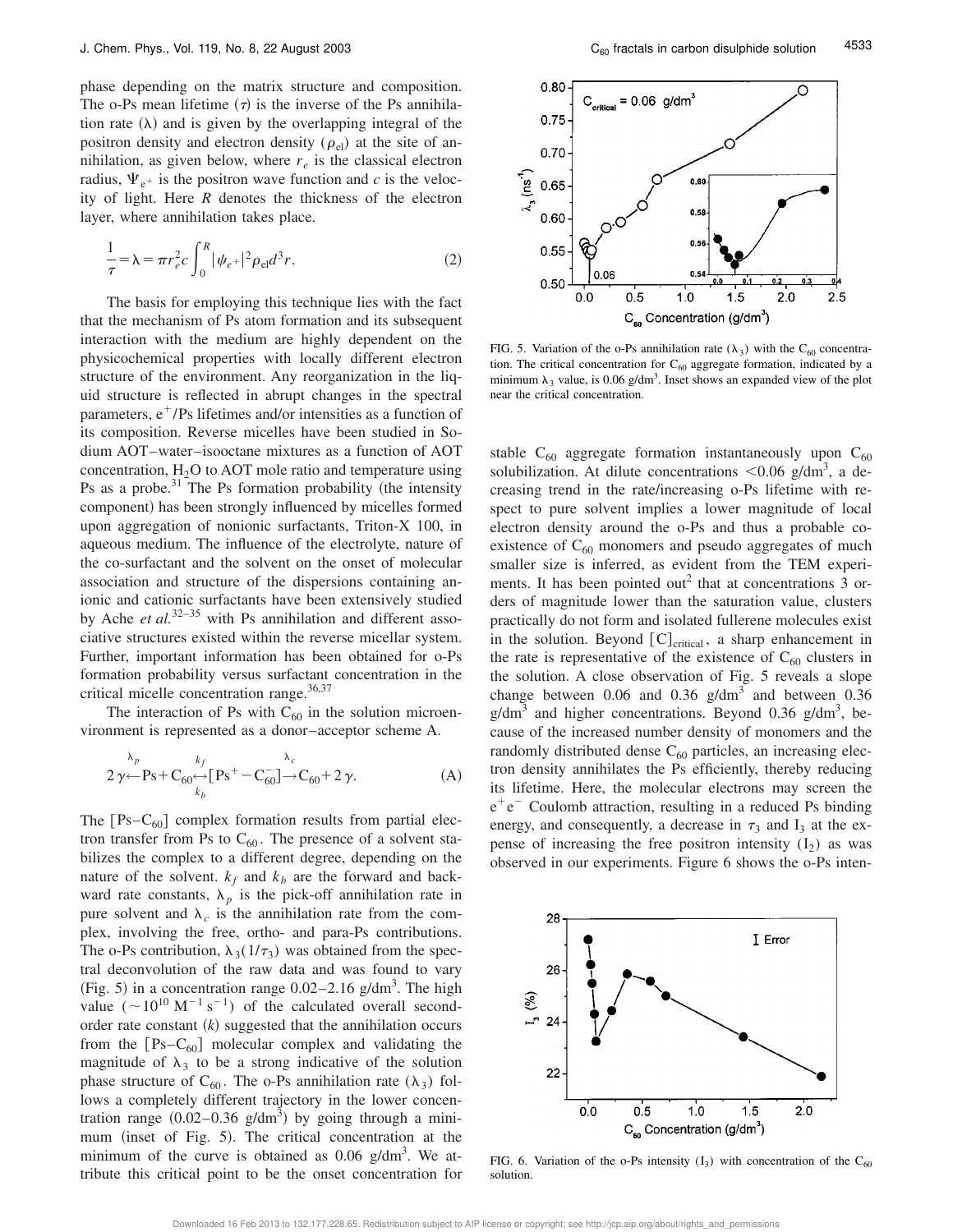sity variation over the concentration range studied. The marked lowering in the o-Ps intensity till  $[C]_{critical}$  is due to the electron scavenging nature of  $C_{60}$  monomer present in this concentration range and has a corresponding match in the annihilation rate profile as shown in Fig. 5.

Although  $C_{60}$  is nonionic, the interface between the pseudo-aggregated  $C_{60}$  spherical clusters/monomers and the surrounding  $CS_2$  solvent (with finite dipole moment) at concentration  $\leq 0.06$  g/dm<sup>3</sup> can be viewed as a charge-polarized interface. The  $C_{60}$  components with a greater polarity act as traps for the quasi-free electrons that form in the positron track and inhibit Ps formation. The possibility of such an interpretation is related to the deeper position of the bottom of the conduction band for quasi-free electrons in the microphase.<sup>38</sup> Further decrease of  $I_3$  at concentrations  $>0.36$  $g/dm<sup>3</sup>$  may be attributed to an enhanced trapping capability arising from the intrinsic polarity of the islands/unevenly distributed aggregates at such concentrations. The latter can create an attractive atmosphere for the charged entity  $(e^+)$  moving in a low viscous solvent, leading to its capture and reduction of the Ps yield. Similar o-Ps intensity decrease in Triton–Pentanol aggregates upon water addition was attributed to a transition from swollen micelles to a disclike lamellae structure. $39$  Thus, the sharp drops in the o-Ps intensity component at 0.06 and 0.36  $g/dm<sup>3</sup>$  concentrations due to the self-organization in the system imparts a structural rigidity to the solution phase structure of  $C_{60}$  and are a sensitive means to determine the onset of aggregation in fullerene systems. Consequently, the annihilation rate  $\lambda_3$  cannot be the weighted average of the rates of annihilation of thermalized positrons residing in various environments as found in the direct–reverse micellar systems, but will be the annihilation rate from the  $[Ps-C<sub>60</sub>]$  complex. Hence, unlike in micellar systems, our experimental data show as predominant a change in  $\lambda_3/\tau_3$  as that seen in the I<sub>3</sub> values. Association in anionic and cationic dispersion systems have been intensely studied using the ortho-positronium lifetimes and intensities $39-41$  and it was reported that the formation of the thermalized Ps atom, i.e., the intensity parameter, is greatly reduced when increasing amount of water becomes solubilized in the reversed micelles formed by sodium bis $(2$ ethylhexyl) sulfosuccinate in apolar solvents. The application of this technique to potassium oleate–alcohol–oil–water mixture emulsions concluded that a certain water-oil  $(a$  long chain aliphatic hydrocarbon, such as hexadecane) ratio is essential for the microemulsion formation. Upon further addition of water, the positron annihilation data sensitively reflected structural rearrangements in these systems, such as the transition from spherical aggregates to disclike lamellae structure. Application of a rigorous diffusion model to a reverse micellar system $42$  implied the o-Ps formation to take place in the aqueous part of the micelles, with water aggregates acting as efficient traps.

#### **F. The microscopic diffusion model**

In this section, we apply the microscopic diffusion model<sup>42</sup> connecting the o-Ps lifetime in aggregated  $C_{60}$  solution with the microscopic parameters of the system such as the  $C_{60}$  concentration, the size of the aggregate and its diffusion coefficient, the aggregation number in the cluster, o-Ps formation and its lifetime in the pure solvent and in the  $C_{60}$ solutions and its diffusion coefficient. This formulation, which resembles the o-Ps lifetime in porous media $43,44$  has been proved successfully with the parameters of sodium dodecyl sulphate (SDS) micellar system and applied to the o-Ps diffusion coefficient determination as a function of temperature in  $D_2O^{45}$ . The basic features of the model are

- (1) Spherical  $C_{60}$  aggregates are formed upon diffusion limited cluster aggregation and are in stepwise dynamic equilibrium with the monomer  $C_{60}$ ;
- (2) the aggregates are stable during the o-Ps lifetime  $(\sim 1)$  $\text{ns}$ :
- $(3)$  the C<sub>60</sub> molecules inside the aggregate are perpendicularly oriented to the aggregate–solvent interface. Thus the average distance between the  $C_{60}$  molecules decreases as a result of an increase in the aggregation number. The  $C_{60}$  aggregates and o-Ps diffuse in the solvent and the probability of o-Ps getting trapped inside the  $C_{60}$ cage at lowest atomic density is  $\sim$ 1;
- $(4)$  o-Ps formed in the solvent, may annihilate within the solvent or may reach the aggregate, get trapped and then annihilate;
- $(5)$  in the case of o-Ps formation inside the aggregate or its entering the  $C_{60}$  aggregate from the solvent, the o-Ps no longer leaves–escapes the aggregation core and its annihilation occurs from the aggregation surrounding.

The fraction of o-Ps formed in the solvent  $(Q)$  leads to the fraction formed in the  $C_{60}$  aggregate to be 1-Q and the o-Ps annihilates exponentially in the two separate phases. The o-Ps lifetime density function  $T_3(t)$  in the aggregated solution is given as

$$
T_3(t) = (1 - Q)T^c(t) + QT^s(t),
$$
\n(3)

where  $T^{c}(t)$  and  $T^{s}(t)$  are the lifetime density functions in the  $C_{60}$  cluster aggregate and in the solvent, respectively, with

$$
T^{c}(t) = \lambda_{c} \exp(-\lambda_{c}t), \qquad (4)
$$

where  $\lambda_c = 1/\tau_c$ . The relative diffusion of o-Ps ( $D_{o-Ps}$ ) and the aggregate  $(D_c)$  takes place pair-wise giving rise to

$$
D = D_c + D_{o\text{-Ps}}.\tag{5}
$$

Details of the formulation of the model and the solution can be found in Ref. 42. We report here the application of the model with a brief description to the solution of the diffusion problem. The lifetime density function  $T_3(t)$  was obtained as

$$
T_3(t) = \phi_s(t)\lambda_s \exp(-\lambda_s t) + \phi_c(t)\lambda_c \exp(-\lambda_c t),
$$
 (6)

where  $\phi_s(t) = Q \hat{w}_N(t)$  with  $\hat{w}_N(t)$  as the probability of finding the o-Ps in the solvent phase. Here (*ˆ*) implies the configurational average with respect to aggregate coordinates  $\vec{r}_1, \vec{r}_2, \ldots, \vec{r}_N$  and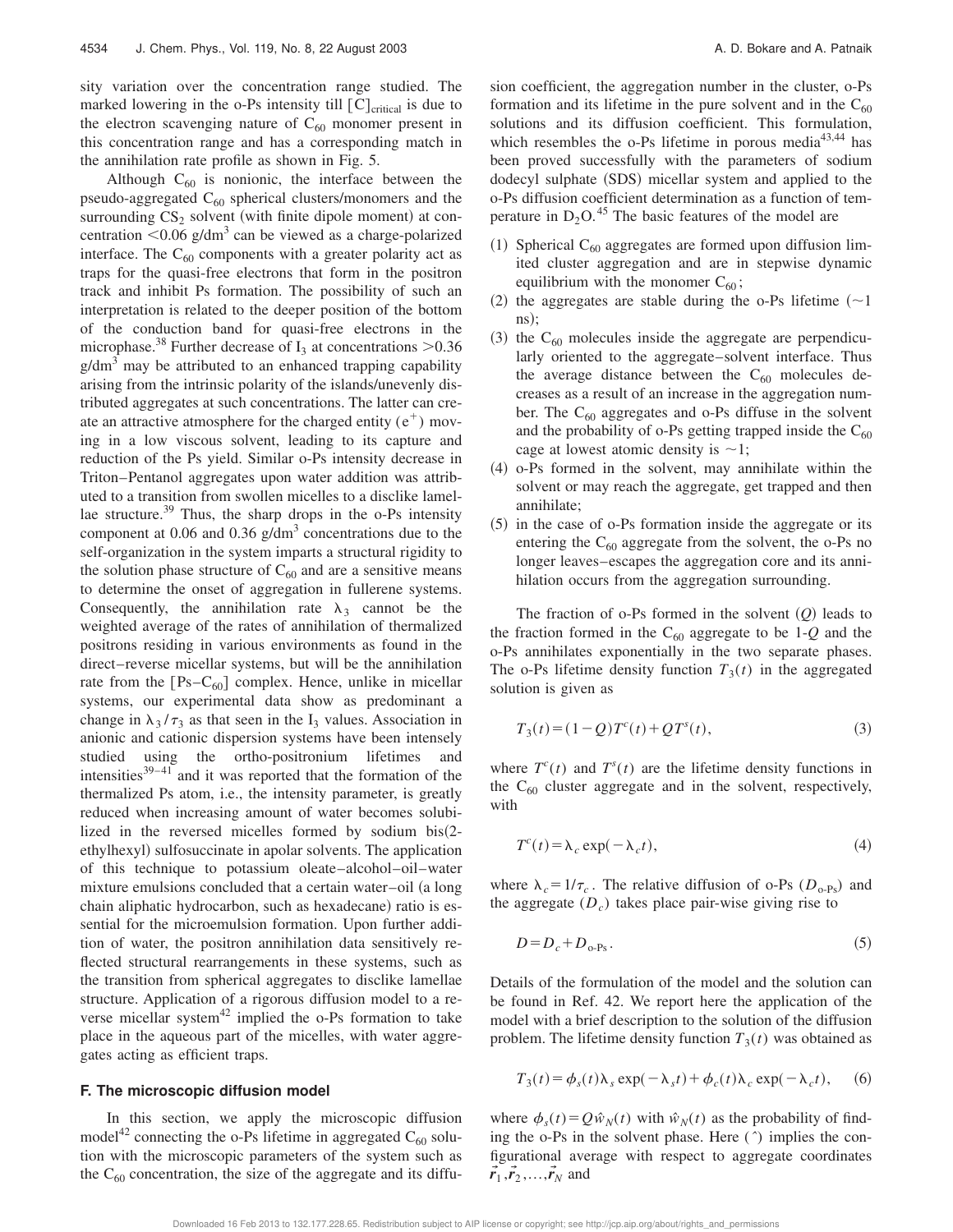

FIG. 7. Boundary conditions for the o-Ps/one aggregate diffusion problem. The origin of the spherical polar coordinate is set to the center of the absorber and the o-Ps atom is assumed to form in O' at time  $t=0$ .

$$
\theta_c(t) = 1 - Q \bigg[ \hat{w}_N(t) \exp(-(\lambda_s - \lambda_c)t) + (\lambda_s - \lambda_c) \int_0^t \hat{w}_N(x) \exp(-(\lambda_s - \lambda_c)x) dx \bigg], \quad (7)
$$

where *x* as a new variable is equal to  $\lambda_s(t)$  and *N* stands for the *N*th aggregate.

The mean o-Ps lifetime  $(\tau_p)$  in the observed C<sub>60</sub> aggregate solution according to the model is then given by

$$
\tau_p = \tau_s' + \tau_c' = \int_0^\infty x T_3(x) dx,\tag{8}
$$

where

$$
\tau'_{s} = \int_{0}^{\infty} x \phi_{s}(x) \lambda_{s} \exp(-\lambda_{s} x) dx
$$

and

$$
\tau_c' = \int_0^\infty x \, \phi_c(x) \lambda_c \, \exp(-\lambda_c x) \, dx.
$$

For a single aggregate,  $N=1$  and in a realistic aggregated solution,  $N \ge 1$ .

#### **1. o-Ps diffusion in the microscopic environment of <sup>a</sup> single C<sup>60</sup> aggregate**

In Fig. 7,  $\vec{r}(t)$  is the coordinate vector of the center of the aggregate,  $(R_c)$  is the aggregate radius and  $(r_1)$  is the distance between the center of the cluster and the center of the o-Ps. For a single aggregate, the probability of finding the o-Ps in the solvent at time *t* for  $(r_1 > R_c)$  is given by

$$
w_1(t; r_1, R_c, D) = 1 - \frac{r_1}{R_c} \text{erfc}\bigg(\frac{r_1 - R_c}{2(Dt)^{1/2}}\bigg). \tag{9}
$$

With the volume element of  $C_{60}$  aggregate  $<<$  that of the solvent

$$
\tau_p = \tau_s \left[ 1 + \left( \frac{\tau_c}{\tau_s} \right) \rho \exp \left( -\frac{\rho - 1}{\Delta^{1/2}} \right) \right],\tag{10}
$$

where,  $\rho = r_1/R_c$ , the dimensionless diffusion coefficient  $\Delta$  $= D \tau_s / R_c^2$  and  $\tau_s$  is the mean o-Ps lifetime in the pure solvent. We have evaluated Eq.  $(10)$  and the results are shown in Fig. 8. It is observed that for  $\tau_c \geqslant$  or  $\leqslant \tau_s$ , the mean o-Ps lifetime  $\tau_p$  observed in presence of a single aggregate is related to that in the solvent  $\tau_s$  and  $\Delta$  determines the region around the aggregate where the o-Ps atom must be formed,



FIG. 8. Effect of the presence of a single  $C_{60}$  aggregate on the o-Ps lifetime formed in the solvent at distance  $r_1$  from the aggregate center.  $\tau_p$  is normalized to  $\tau_s$  and  $r_1$  to  $R_c$ . The  $\Delta$  value has been varied as 0.1, 1, and 10.  $\bullet$  $\tau_c/\tau_s = 10, \ \Delta = 1.0, \ \blacktriangle \tau_c/\tau_s = 10, \ \Delta = 0.1, \ \blacksquare \ \tau_c/\tau_s = 0.1, \ \Delta = 0.1, \ \blacktriangledown$  $\tau_c / \tau_s = 0.1, \ \triangle = 1.0, \ \blacklozenge \ \tau_c / \tau_s = 0.1, \ \triangle = 10.$ 

to be able to be absorbed by the aggregate. The size of this region  $(R_p)$  is defined as the radius of the sphere where the o-Ps moves in the solvent and is given by  $R_p = 2(D\tau_s)^{1/2}$  $=2R_c\Delta^{1/2}$ , and is calculated to be 13.5 nm in our case. The interaction between the o-Ps and the aggregate occurs with  $R_c$ <sup>*k*</sup> $r_1$ <sup>*k*</sup> $R_p$ . For  $r_1$ *>* $R_p$ , no interaction is assumed.  $\tau_s$ in pure  $CS_2$  was experimentally obtained as  $1.775 \times 10^{-9}$  s. It is difficult to get the exact value of the concentration dependent  $(D_c)$  in  $C_{60}$  molecular solutions. However,  $D = D_c$  $+D_{o-Ps}$  vide Eq. (5) was used in the above calculation and was estimated to be  $2.55 \times 10^{-4}$  cm<sup>2</sup>/s with  $D_{o-Ps} = 25.1$  $\times 10^{-5}$  cm<sup>2</sup>/s from our earlier work<sup>46</sup> and that of the cluster aggregate<sup>47</sup> ( $D_c$ ) as 2.27×10<sup>-6</sup> cm<sup>2</sup>/s. It has been mentioned that  $C_{60}$  cluster formation in solution reduces the diffusion coefficient of an isolated  $C_{60}$  molecule (18.5)  $\times 10^{-5}$  cm<sup>2</sup>/s in CS<sub>2</sub> at 298 K) by 30%. Since the concentration range in which the aggregates are stable is not very large  $(0.06 - 0.36 \text{ g/dm}^3)$ , the *D* values are almost the same.

#### **2. o-Ps lifetime distribution function in <sup>a</sup> realistic aggregated C<sup>60</sup> solution**

The boundary conditions for the o-Ps/aggregate diffusion system are depicted in Fig. 9. Here the *N*-particle function  $w_N(t; \vec{r}_1, \ldots, \vec{r}_N)$  is approximated by the product of oneparticle functions  $w_1(t; r_j)$ ,  $j = 1, 2, \dots, N$  and the approximate function depends on the initial aggregate/o-Ps distances  $r<sub>j</sub>$  $= |\vec{r}_j|$  irrespective of the relative positions of the aggregates. Thus

$$
\hat{w}_N(t) = \frac{1}{V^N} \int_V \cdots \int_V w_N(t; r_1, \dots, r_N) F_N(\vec{r}_1, \dots, \vec{r}_N)
$$

$$
\times d\vec{r}_1, \dots, d\vec{r}_N. \tag{11}
$$

The finite lifetime of o-Ps limits to the volume element  $V_0$  of the volume of the solution in which the o-Ps interacts with the aggregates. Thus,  $V_0$  contains exactly  $(k)$  aggregates and its probability  $P_k(V_0)$  is given as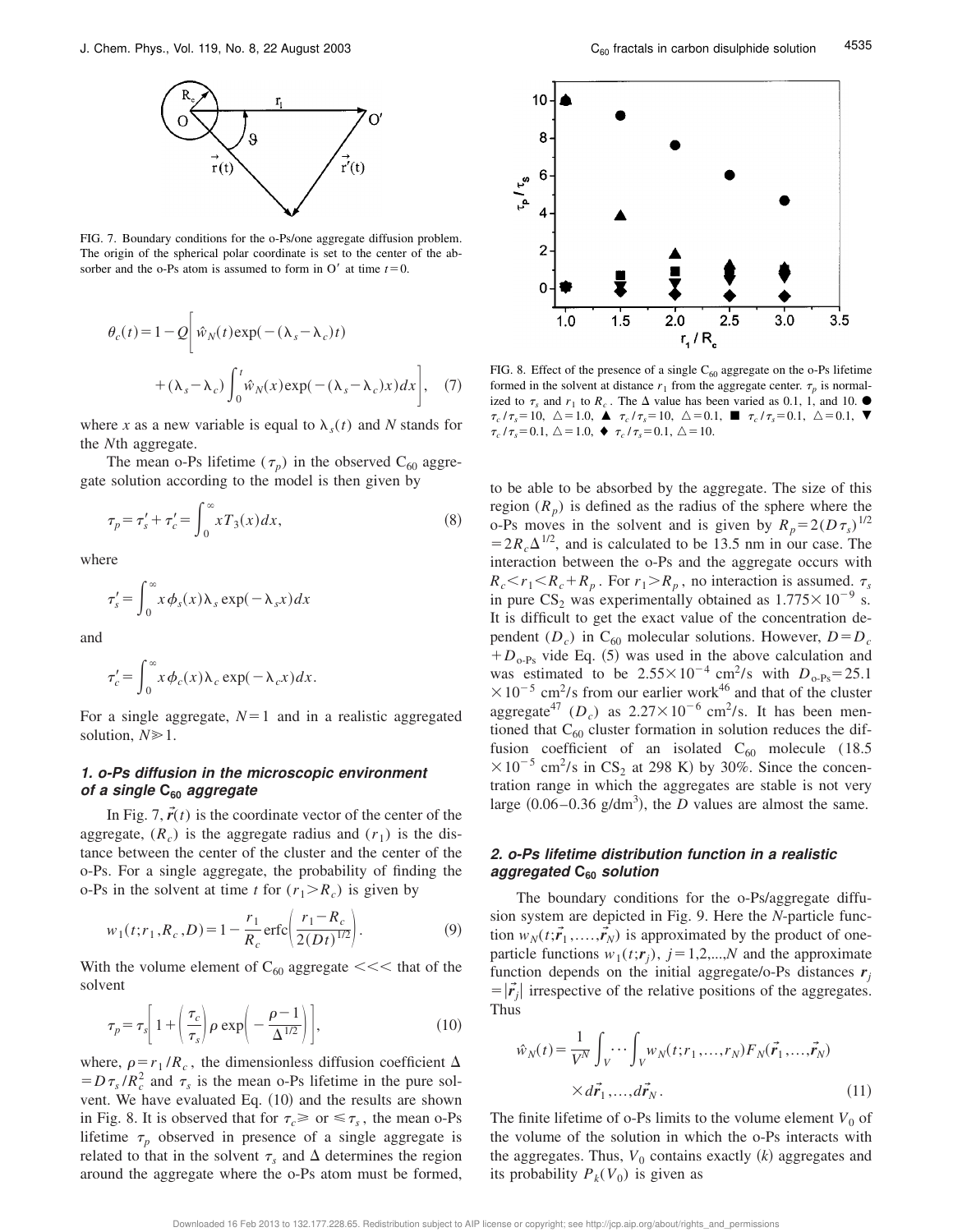

FIG. 9. Boundary conditions for the  $o-Ps/C_{60}$  aggregate diffusion problem. The o-Ps is assumed to form at the origin O at  $t=0$ . The absorber spheres represent the  $C_{60}$  aggregates, randomly distributed.  $r_j$  is the coordinate vector of the center of the aggregate (*j*);  $R_c = |\mathbf{R}_{cf}|$  is the aggregate/cluster radius,  $j=1,2,...N$ .

$$
P_k(V_0) = \frac{(\rho V_0)^k}{k!} \exp(-\rho V_0).
$$
 (12)

The second approximation here is that the aggregate solution is dilute enough such that the aggregates are treated as uncorrelated particles.  $\rho$  is the particle density of the aggregates in the solution expressed as  $\rho = cN_0/N_{ag}$  where *c* is the C<sub>60</sub> concentration in molarity,  $N_0$  is the Avogadro's number and  $N_{\text{ag}}$  is the aggregation number.  $\rho V_0$  represents the average number of aggregates found in the effective volume  $V_0$ , where  $V_0$  is given as  $V_0 = 4 \pi/3 [(R_c + R_p)^3 - R_c^3]$ . The configurational average is then given as

$$
\hat{w}_N(t) = \exp(-\rho V_0(1 - \hat{w}_1(t))).
$$
\n(13)

Table II shows these experimental and calculated values. The calculation of the configurational average of  $w_1$  is done by integrating it over the spherical shell drawn around the aggregate with inner and outer radii as  $R_c$  and  $R_c + R_p$ , respectively, and is given as Eq.  $(14)$  below.

$$
\hat{w}_1(t) = \hat{w}_1(t; R_c, D)
$$
\n
$$
= \frac{3}{(R_c + R_p)^3 - R_c^3} \int_{R_c}^{R_c + R_p} x^2 w_1(t; x, R_c, D) dx.
$$
\n(14)

In terms of dimensionless variables,  $v=R_p/R_c$ ,  $\varphi=t/\tau_s$  and  $\Delta = D \tau_s / R_c^2$ 

$$
v_1(\varphi, v, \Delta) = 1 - \frac{3}{(1+v)^3 - 1} \left\{ \left[ v(1+v/2) - \Delta \varphi \right] \times \text{erfc} \left( \frac{v}{2(\Delta \varphi)^{1/2}} \right) - 2 \left( \frac{\Delta \varphi}{\pi} \right)^{1/2} \right\}
$$

$$
\times \left[ \left( 1 + \frac{v}{2} \right) \exp \left( -\frac{v^2}{4\Delta \varphi} \right) - 1 \right] + \Delta \varphi. \quad (15)
$$

In this calculation, we have taken  $t=10^{-6}$  s, corresponding to the time of attachment of  $2 C_{60}$  clusters of comparable size under a diffusion limited aggregation approach<sup>45</sup> as discussed in the TEM section. Further, since the diffusion model is based on the assumption that the o-Ps atoms formed in the solvent are found there at time  $t=0$ , an interaction between o-Ps and the  $C_{60}$  aggregate is justified. With  $t$  $=10^{-6}$  s, it follows that  $0 < \hat{w}_1(t; R_c, D) < 1$  for the stable concentration range  $0.06-0.36$  g/dm<sup>3</sup>. The  $\hat{w}_N(t;R_c,D)$  values for these concentrations are listed in Table II. Using these, we calculated the mean o-Ps lifetime<sup>42</sup> in the C<sub>60</sub> aggregate solution as

$$
\frac{\tau_p}{\tau_s} = \frac{\tau_c}{\tau_s} \left[ 1 - Q \mu_0 (1 - \tau_s / \tau_c) \right],\tag{16}
$$

where

*w* 

$$
\mu_0 = \int_0^\infty \hat{w}_N(x, v, \Delta) \exp(-x) dx,\tag{17}
$$

and *Q* is the volume fraction of the solvent, expressed by the partial molar volume  $\nu_m$  of C<sub>60</sub> as  $Q=1-\nu_m$ . With the reported  $\nu_m$  of C<sub>60</sub> in CS<sub>2</sub> solution<sup>48</sup> to be 350.6 cm<sup>3</sup>/mol (did not vary substantially with concentration, for solvents toluene, o-xylene, etc.), the calculated  $\tau_p / \tau_s$  values, according to Eqs.  $(16)$  and  $(17)$ , in the desired concentration range are listed in Table II, consequent to the evaluation of  $\hat{w}_N$ , vide Eqs.  $(13)$  and  $(15)$ . Figure 10 depicts the experimental and calculated o-Ps lifetimes,  $\tau_p / \tau_s$  (normalized to that of pure solvent) versus the C<sub>60</sub> concentration with  $\tau_c/\tau_s = 0.5$  and 2.0 for the dimensionless diffusion coefficient  $D\tau_s/R_c^2$  $=10^{-2}$ , the latter complying with the experimental values of  $D, \tau_s$ , and  $R_c$ .

An excellent agreement between the experimental and the calculated o-Ps lifetimes implies the validity of the diffusion model to the stable cluster aggregates in  $CS<sub>2</sub>$  medium with the following important conclusions:

TABLE II. Experimental and calculated values of the  $C_{60}$  aggregation parameters in  $CS_2$  solutions as a function of concentration.

| $[C_{60}]$<br>$(g/dm^3)$ | $\tau_p/\tau_s$<br>(Expt.) | n                   | $R_c$<br>(nm) | $\hat{w}_N(t)$ | $\frac{D\tau_s}{R_c^2}$ | $\tau_{n}(\text{cald})/\tau_{s}$<br>$(\tau_c/\tau_s = 0.5)$ | $\tau_p(\text{cald})/\tau_s$<br>$(\tau_c/\tau_s=2)$ |
|--------------------------|----------------------------|---------------------|---------------|----------------|-------------------------|-------------------------------------------------------------|-----------------------------------------------------|
| 0.06                     | 1.03                       | $3.2 \times 10^{4}$ | 125           | 0.999          | 0.012                   | 1.0                                                         | 1.01                                                |
| 0.14                     | 0.96                       | $2.5 \times 10^{4}$ | 110           | 0.997          | 0.015                   | 0.96                                                        | 1.08                                                |
| 0.36                     | 0.94                       | $1.7 \times 10^{4}$ | 90            | 0.992          | 0.022                   | 0.93                                                        | 1.15                                                |

Downloaded 16 Feb 2013 to 132.177.228.65. Redistribution subject to AIP license or copyright; see http://jcp.aip.org/about/rights\_and\_permissions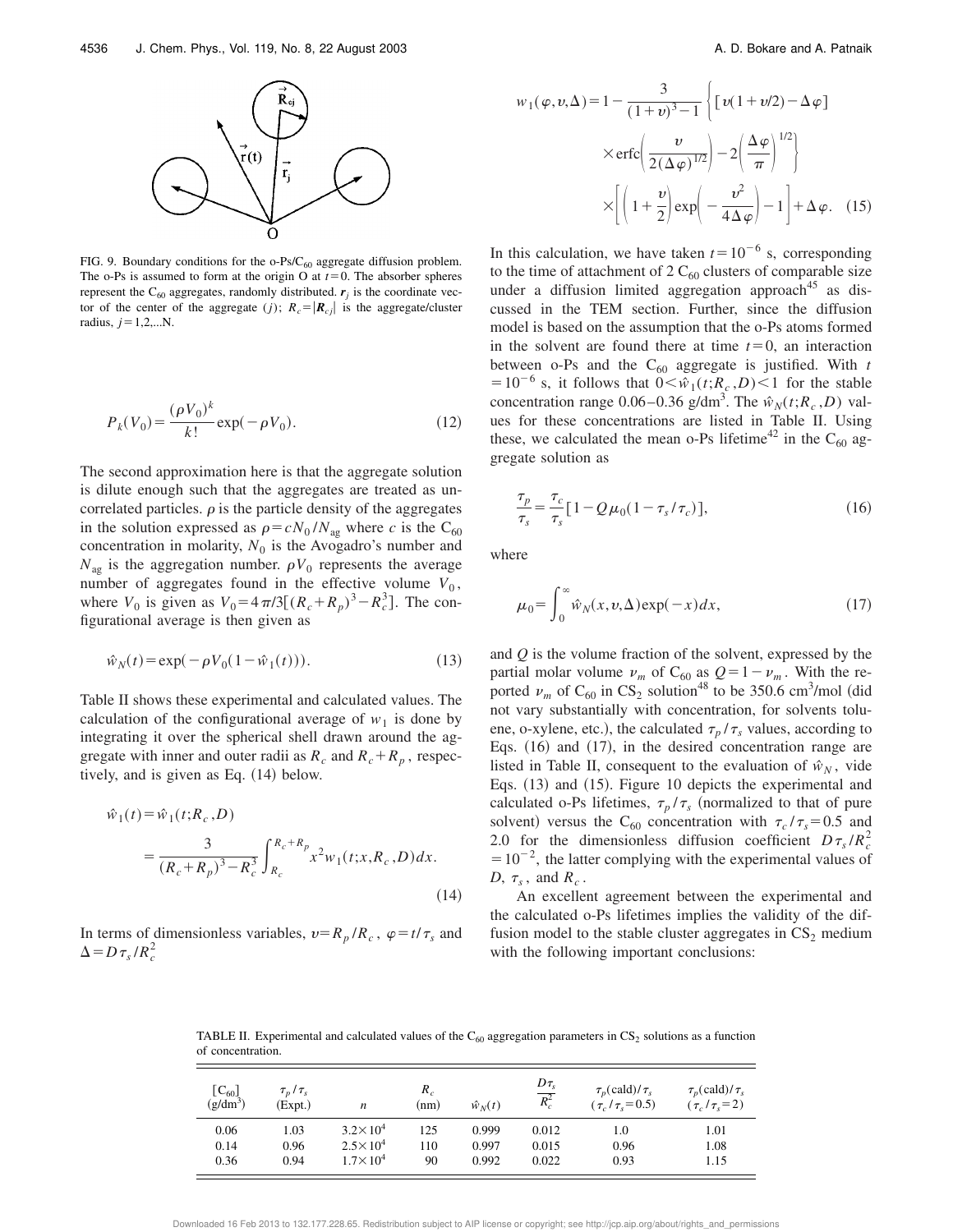

FIG. 10. The experimental and calculated o-Ps lifetimes (normalized to that in the solvent) vs concentration of  $C_{60}$  in the aggregate solutions. The dimensionless diffusion coefficient  $D\tau_s/R_c^2 = 10^{-2}$ .

- (1) The diffusion coefficients of o-Ps and the  $C_{60}$  aggregate as  $25.1 \times 10^{-5}$  cm<sup>2</sup>/s and  $2.27 \times 10^{-6}$  cm<sup>2</sup>/s, respectively, are validated.
- $(2)$  The model calculation of o-Ps lifetimes fit with the experimental data for  $C_{60}$  aggregates in  $CS_2$  solution for  $\tau_c/\tau_s$ =0.5 [Fig. 10, realistic aggregate with  $\tau_c/\tau_s$ = 0.5], implying the o-Ps lifetime in the  $C_{60}$  aggregate phase to be half as that of the pure solvent  $CS_2$ , if the o-Ps were to annihilate in individual phases. This indicates a higher electron density around the  $C_{60}$  aggregate than the  $CS_2$  solvent, which is expected and adds to further confirmation of a successful application of the model. This is in contrast to the micellar environments where realistic aggregates were obtained<sup>42</sup> with  $\tau_m / \tau_s$  $=$  2.0 with the low atomic/electron density region of the micellar boundary serving as an effective o-Ps trap. This work thus provides ample scope for a new aggregated system and to focus on the solution phase structure of the  $C_{60}$ .

#### **IV. CONCLUSION**

A microscopic diffusion model, calculating the o-Ps lifetimes in  $C_{60}$  aggregated solutions in  $CS_2$  solvent was adopted. An excellent agreement between the calculated and experimental o-Ps lifetimes in the aggregated solutions reflected on important quantitative parameters of the system. These findings followed the concentration dependent structure attribution to the  $C_{60}$  aggregates obtained from a microscopic picture of the Ps surroundings in the  $C_{60}$  solution and from TEM. Existence of several competing mechanisms during solubilization were observed and an increasing interaction between the  $C_{60}$  molecules resulted in a displacement of equilibrium towards the solid state. At dilute concentrations, before the critical point, the system remained as an isotropic liquid with  $C_{60}$  monomers, along with monomers tending to aggregate but failing to achieve stability or attainment of an equilibrium state owing to low concentration, accompanied by large solute–solvent interactions. At intermediate concentrations, just at or after the onset of aggregation, the clusters seemed highly immobilized owing to strong intermolecular interactions. On attaining the full cluster growth and at a higher concentration, the rigidity of the cluster core was greatly reduced and the properties of the cluster approached that of the bulk, accompanied by a phase separation.

#### **ACKNOWLEDGMENTS**

This work has been supported by the Department of Science and Technology (DST), Government of India, Grant No. SP/S1/H-33/95. A.D.B. thanks the DST, Govt. of India for a Research Fellowship.

- $1$ Q. Ying, J. Marecek, and B. Chu, J. Chem. Phys.  $101$ , 2665 (1994).
- <sup>2</sup>V. N. Bezmel'nitsyn, A. V. Eletskii, and E. V. J. Stepanov, J. Phys. Chem. 98, 6665 (1994).
- $3$ Q. Ying, J. Marecek, and B. Chu, Chem. Phys. Lett. **219**, 214 (1994).
- <sup>4</sup>R. G. Alargova, S. Deluchi, and K. Tsujii, J. Am. Chem. Soc. **123**, 10460  $(2001)$ .
- <sup>5</sup> S. Nath, H. Pal, D. K. Palit, A. V. Sapre, and J. P. Mittal, J. Phys. Chem. B 102, 10158 (1998).
- <sup>6</sup>L. A. Bulavin, I. I. Adamenko, V. M. Yashchuk, T. Ogul'chansky, Y. I. Prylutskyy, S. S. Durov, and P. Scarff, J. Mol. Liq. 93, 187 (2001).
- $^7$  S. Nath, H. Pal, and A. V. Sapre, Chem. Phys. Lett. **327**, 143  $(2000)$ .
- <sup>8</sup>N. P. Yevlampieva, Y. F. Birulin, E. V. Melenevskaja, V. N. Zgonnik, and E. I. Rjumtsev, Colloids Surf., A **209**, 167 (2002).
- <sup>9</sup>R. S. Ruoff, R. Malhotra, and D. L. Huestis, Nature (London) 361, 140  $(1993).$
- <sup>10</sup>Y-P. Sun and C. E. Bunker, Nature (London) 365, 398 (1993).
- <sup>11</sup>H. N. Ghosh, A. V. Sapre, and J. P. Mittal, J. Phys. Chem. **100**, 9439  $(1996).$
- <sup>12</sup>V. N. Bezmel'nitsyn, A. V. Eletskii, and E. V. J. Stepanov, in *Progress in Fullerene Research*, edited by H. Kuzmany (World Scientific, Singapore, 1994), p. 45.
- <sup>13</sup> J. S. Ahn, K. Suzuki, Y. Iwasa, N. Otsuka, and T. Mitani, J. Lumin. **76/77**, 201 (1998).
- $14$  A. D. Bokare and A. Patnaik, J. Phys. Chem. B  $107$ , 6079 (2003).
- <sup>15</sup>P. Kirkegaard, M. Eldrup, E. Mogensen, and N. Y. Pedersen, Comput. Phys. Commun. 23, 307 (1989).
- <sup>16</sup> J. Forsman, J. P. Harrison, and A. Rutenberg, Can. J. Chem. **65**, 767  $(1987)$ .
- <sup>17</sup> J. H. Lee, G. Beaucage, S. E. Pratsinis, and S. Vemury, Langmuir **14**, 5751  $(1998).$
- <sup>18</sup>C. M. Sorensen, Aerosol Sci. Technol. **35**, 648 (2001).
- <sup>19</sup>P. Mukherjee, J. Phys. Chem. **76**, 565 (1972).
- <sup>20</sup>C. Cametti, P. Codastefano, and P. Tartaglia, Phys. Rev. A **36**, 4916  $(1987)$ .
- $21$ Z. Zhou and B. Chu, J. Colloid Interface Sci. 143, 356 (1991).
- <sup>22</sup> J. E. Martin, Phys. Rev. **36**, 3415 (1987).
- <sup>23</sup> P. Meakin, Phys. Rev. A **27**, 2616 (1983).
- $^{24}$ M. Lattuada, H. Wu, and M. Morbidelli, Phys. Rev. E 64, 061404 (2001).
- <sup>25</sup> R. D. Mountain and G. W. Mulholland, Langmuir 4, 1321 (1988).
- <sup>26</sup> A. Das, S. Dhara, and A. Patnaik, Phys. Rev. B **59**, 11069 (1999).
- <sup>27</sup>N. Asherie, A. Lomakin, and G. B. Benedek, Phys. Rev. Lett. **77**, 4832  $(1996)$ .
- <sup>28</sup>M. Takata, Y. Kubota, M. Sakata, J. Harada, H. Saito, H. Shinohara, H. Nagashima, and Y. Ando, *Presented at Physical Society of Japan*, 1991 (unpublished).
- <sup>29</sup>P. A. Forsyth, S. Marcedja, D. J. Mitchell, and B. W. Ninham, Adv. Colloid Interface Sci. 9, 37 (1978).
- <sup>30</sup> M. Adams, Z. Dogic, S. L. Keller, and S. Fraden, Nature (London) 393, 349 (1998).
- <sup>31</sup>M. F. F. Marques, H. D. Burrows, M. D. Miguel, A. P. Lima, C. L. Gil, and G. Duplatre, J. Phys. Chem. **100**, 7595 (1996).
- <sup>32</sup>A. Boussaha, B. Djermouni, L. A. Fucugauchi, and H. J. Ache, J. Am. Chem. Soc. 102, 4654 (1980).
- <sup>33</sup> A. Boussaha and H. J. Ache, J. Phys. Chem. **85**, 1683 (1981).
- <sup>34</sup> Y. C. Jean and H. J. Ache, J. Am. Chem. Soc. **99**, 7504 (1977).
- <sup>35</sup> Y. C. Jean and H. J. Ache, J. Phys. Chem. **82**, 811 (1978).
- <sup>36</sup>H. J. Ache, in *Positron Annihilation*, edited by P. G. Coleman, S. C. Sharma, L. Diana (North-Holland, Amsterdam, 1982), p. 773.